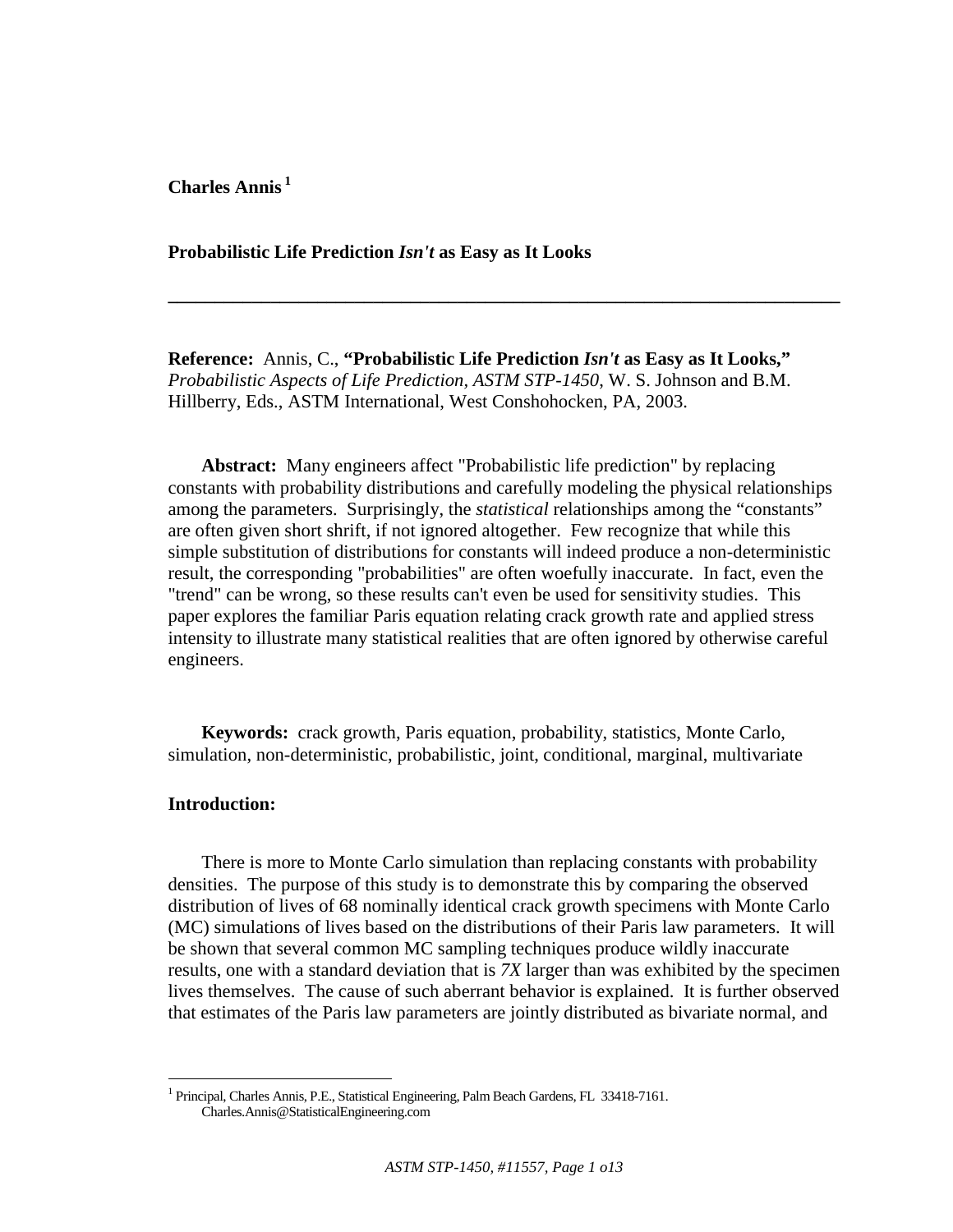a MC simulation using this joint density reproduces the specimen mean and standard deviation to within a few percent.

The lessons here apply to *any* regression model, not just to these data, nor only to crack growth rate models.

# **The Data:**

In the mid 1970s Dennis Virkler, then a Ph.D. student of Professor Ben Hillberry at Purdue, conducted 68 crack growth tests of 2024-T3 aluminum [1, 2]. These tests were unusual for several reasons. They were conducted expressly to observe random behavior in fatigue. While almost all crack growth tests measure crack length after some number of cycles, Virkler measured cycle count at 164 specific crack lengths. This provided a direct measure of variability in cycles, rather than the usually observed variability in crack length at arbitrary cyclic intervals. While two of the specimens appear to stand out from their brethren, the purpose of this investigation is not to play Monday Morning Quarterback 25 years after the game, and there is no reason not to consider all 68 specimens here. In any event their exclusion changes only the numeric details. The fundamental results are not affected, nor are they affected by using a normal, rather than lognormal density to describe them.

It is common practice to fit a single *da/dN vs.* ∆*K* curve through multiple specimens of the same material tested under the same conditions of temperature, stress ratio, and frequency. In the study reported here, however, 68 individual Paris models were used. Fitting a single curve describes the mean trend behavior very well, but it obscures random specimen-to-specimen differences. Since real applications are subjected to similar randomness, it is necessary to capture that effect as well.

# **Fatigue Lives Are Lognormal:**

It has been long recognized that fatigue lives are satisfactorily modeled using the lognormal density. For these 68 specimens that model is less than optimal and there is some evidence that the probability density may be a mixture of two densities. It is not the purpose of this paper to repeat the earlier work by Virkler, Hillberry and Goel [2], and as it turns out, the actual form of the distribution of the specimen lives themselves only influences the numeric details of this study, since each specimen's crack growth rate curve was treated individually. (Treating the data as normal, however, results in a bias in the simulated mean of about 5%. The bias using the lognormal is negligible.)

#### **Conventional Monte Carlo Simulation:**

Unlike many engineering analytical results, probability estimates are difficult to verify experimentally. This unfortunate reality has perpetuated the misuse of a valid statistical tool, and the consequences may not be apparent for years to come.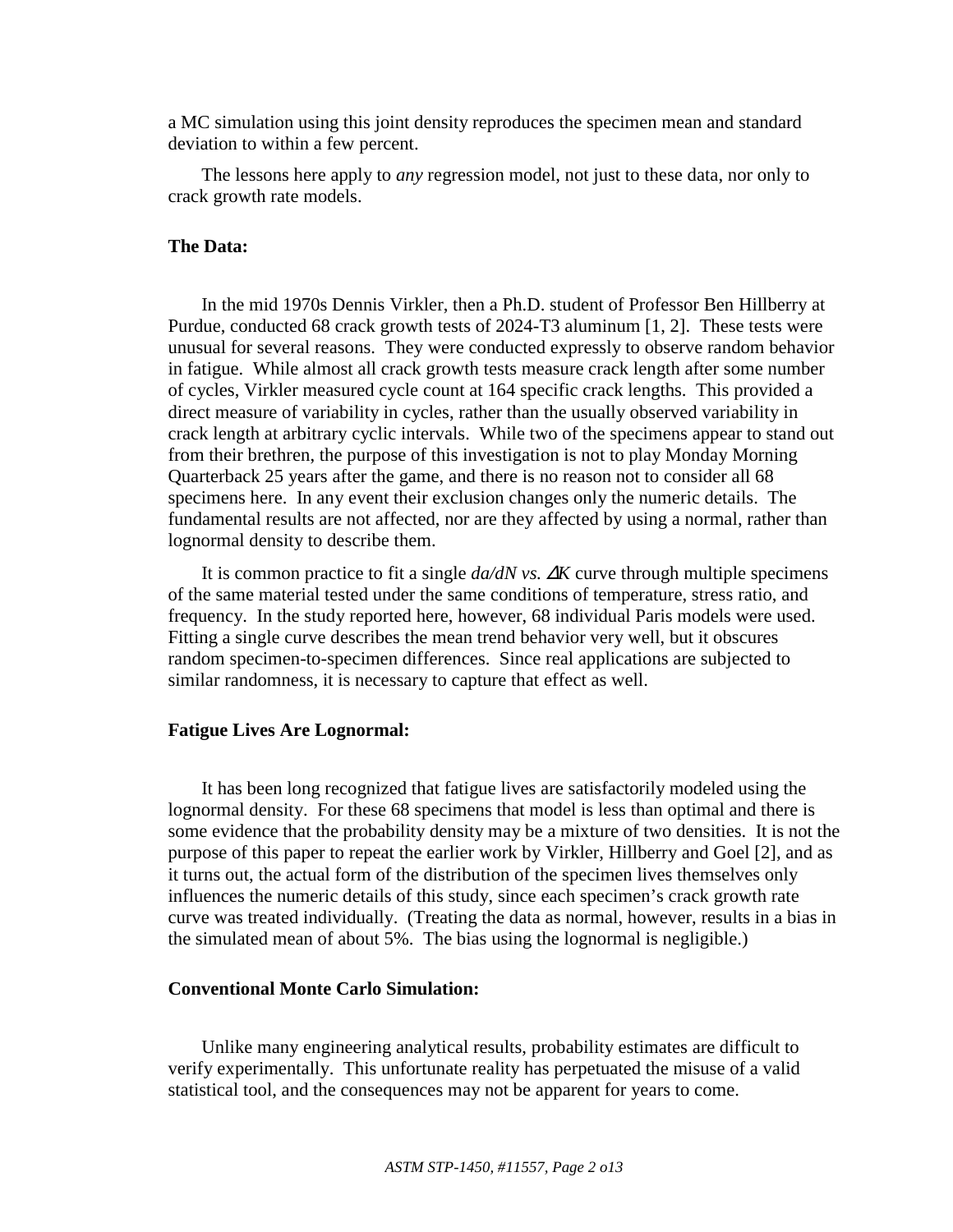Most engineering Monte Carlo simulations are performed this way.

- 1. Set up a conventional deterministic analysis;
- 2. Replace constants with probability distributions;
- 3. Sample once from each distribution;
- 4. Compute the deterministic result and store the answer;
- 5. Repeat steps 3 and 4 many times;
- 6. Compute the mean and standard deviation of the collected results.

Sadly, many engineers are unfamiliar with the implicit *statistical* assumptions that are at the foundation of Monte Carlo simulation, but as been observed elsewhere [3] "Simply not understanding the nature of the assumptions being made does not mean that they do not exist."

What possibly could be wrong with this paradigm? Luckily we (the engineering community) have a dataset that is nearly perfect for answering this question, viz. the data collected by Virkler and Hillberry, as part of Virkler's Ph.D. dissertation. Professor Hillberry graciously made these available for further study.

# *Monte Carlo Modeling Specifics:*

After fitting individual Paris equations to each of the 68 specimens, the mean and standard deviation for the individual Paris parameters, intercept, *C*, and slope, *n*, were computed. The well-known Paris model for fatigue crack growth is given in equation 1.

$$
da/dN = 10^{C} (\Delta K)^{n}
$$
 (1)

where *da/dN* is the crack growth rate, in mm per cycle, and ∆*K* is the applied stress intensity factor, in MPa $\sqrt{m}$ , given by equation 2.

$$
\Delta K = \Delta \sigma \sqrt{\pi a f(a \mid geometry)} \tag{2}
$$

Here,  $\Delta \sigma$  is the testing stress range,  $\sigma_{\text{max}} - \sigma_{\text{min}}$ , *a* is the crack length, and *f( )* is a function of the specimen (or component) geometry and crack length. Of course, when equation 1 is plotted on a *log-log* grid this is a straight line with intercept *C* and slope *n*.

Assuming for the sake of simplicity that there was no variation in the starting crack size, the final crack size, or the test stress, the calculated cyclic lifetime can be computed from the individual Paris fits using equation 3.

$$
da/dN = 10^{c} \left[ \Delta \sigma \sqrt{\pi a} f(a \mid geometry) \right]^{n}
$$
  
\n
$$
dN = da / \left\{ 10^{c} \left[ \Delta \sigma \sqrt{\pi a} f(a \mid geometry) \right]^{n} \right\}
$$
  
\n
$$
N = \int_{a_{0}}^{a_{final}} 10^{-c} \left[ \Delta \sigma \sqrt{\pi a} f(a \mid geometry) \right]^{-n} da
$$
\n(3)

In practice this integration is usually carried out numerically.

To conduct the usual MC simulation  $N_i$  is computed from  $h(C_i, n_i)$  where  $h(i)$  is equation 3, and *i* ranges from 1 to say 1000 (or 10 000).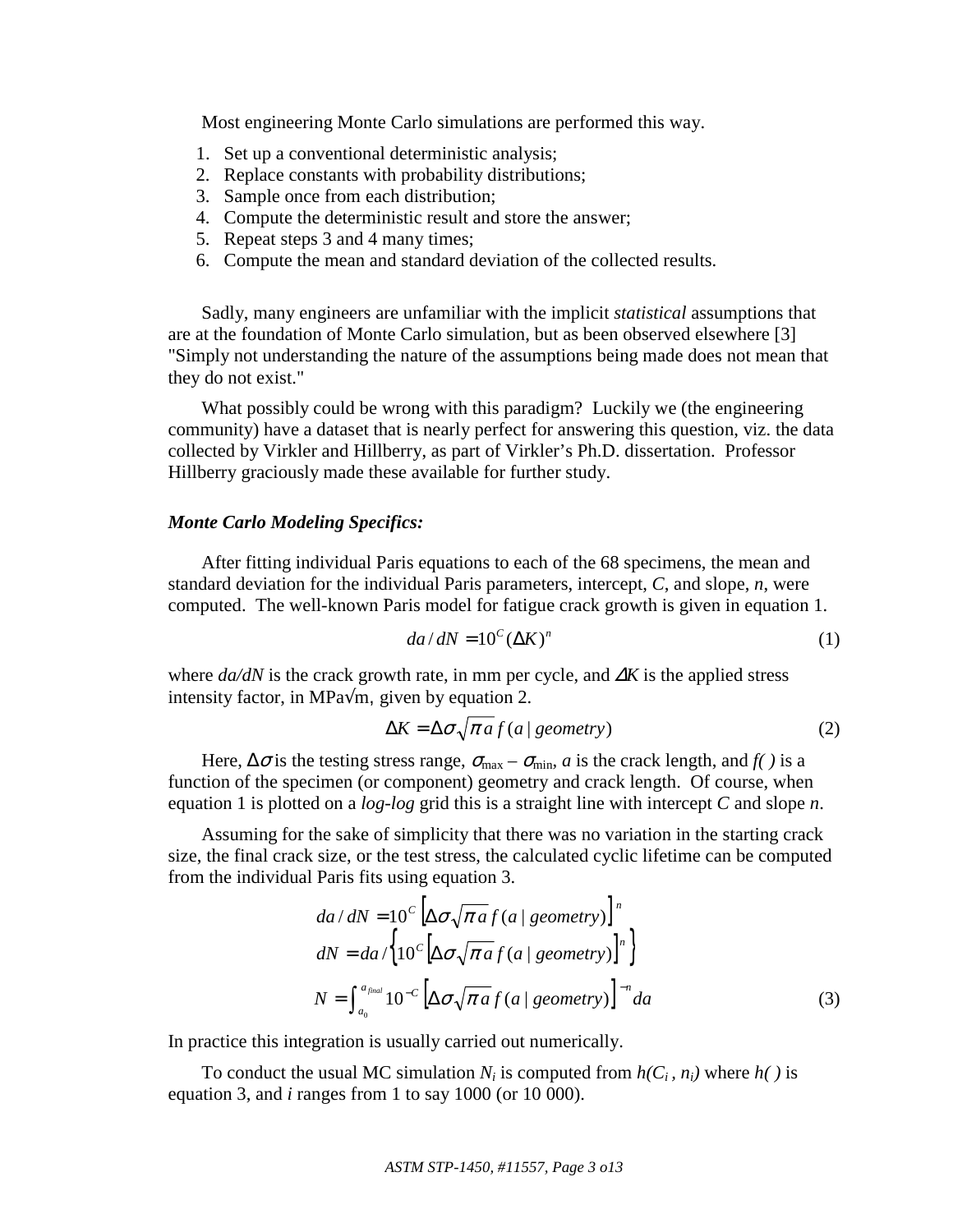Many MC practitioners then calculate a mean and standard deviation for *N*, or *log<sub>10</sub>(N)*, report the results and stop there, since there is nothing against which to compare the distribution of computed values for  $N_i$ . Virkler's data show the observed distribution of actual specimen lives and thus provide a direct comparison for these calculations.

#### *The Paris Law is Adequate:*

Before going further it is prudent to check the goodness-of-fit of the Paris equation itself. If the underlying model for crack growth rate is inadequate there is little hope for accurate life prediction based on it. The sigmoidal shape of the *da/dN* ∆*K* data (Figure 1) suggests a model such as the SINH [4] might do a better job than the straight line Paris model (and it does, increasing the ratio of standard deviations of calculated lives, 0.918 for Paris, to 0.957 for the SINH by reducing the disagreement between calculated and observed specimen lives from 8.2% to 4.3%). The added model complexity, however, obscures the real issue here, namely the abysmal performance of a rather common Monte Carlo simulation (700% error in predicted scatter). Since the Paris law is adequate it is used here for simplicity.



Figure 1 - *da/dN vs. DK are S-shaped.* 

# *A Note on Modeling:*

Statisticians often assess the efficacy of a mathematical model by decomposing the sums-of-squares of differences between the model and the observations. We, however, are less interested in the differences between the measured crack growth rates, *da/dNi*, and their Paris model, than we are in their integrated collective behavior, as given by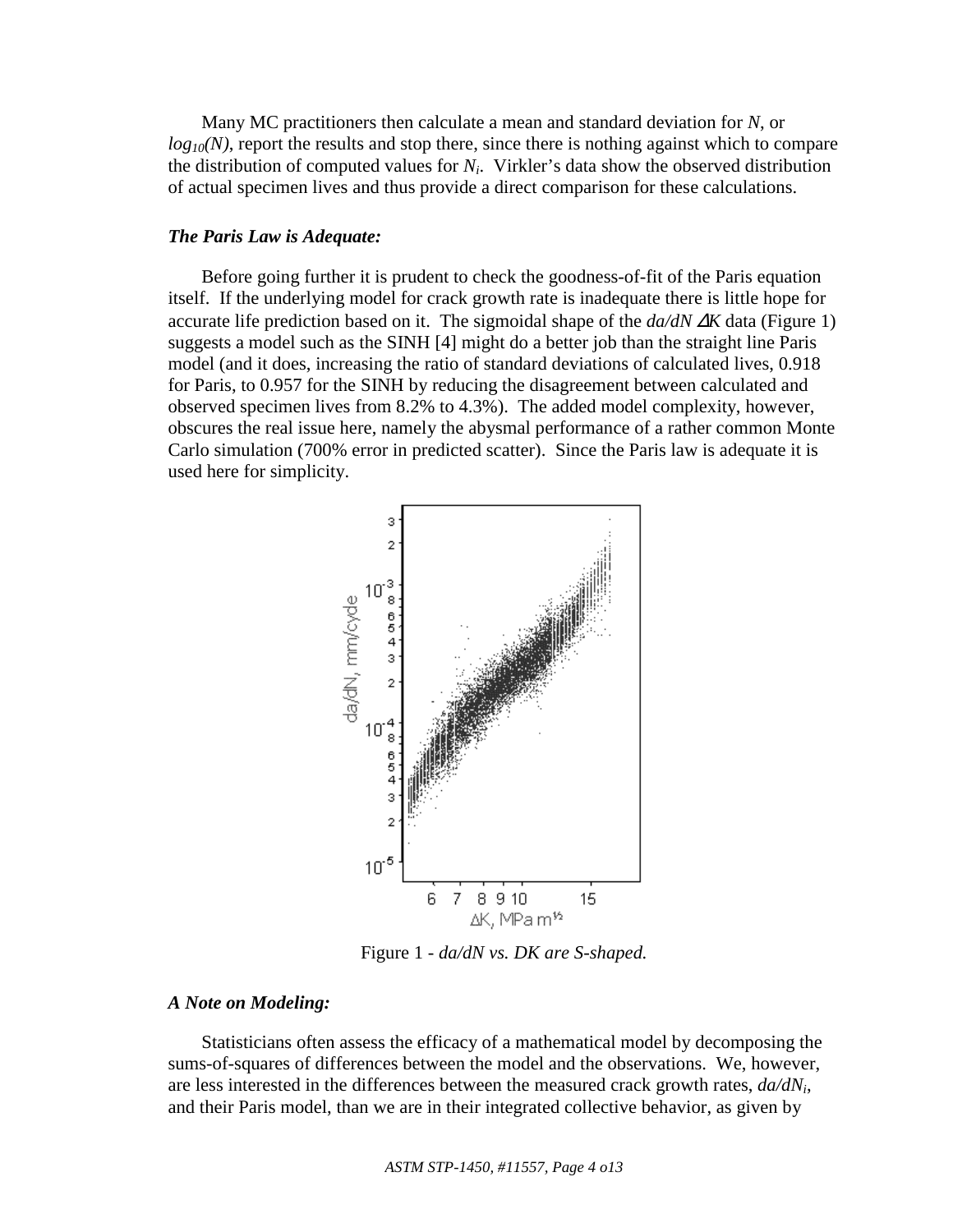equation 3. Such an integrated metric summarizes all sources of "error" - material variability, lack-of-fit, testing uncertainties – into the difference between the observed specimen life, and that provided by equation 3. We thus have traded the potential for better arithmetic diagnostics (scrutiny of the Paris model) for a more direct measure of what we are really interested in - life prediction performance.

### *How well does the conventional Monte Carlo algorithm perform?*

The conventional MC simulation of 1000 samples, with independent model parameters, *C* and *n*, did an acceptable job predicting the *mean* lifetime, after the *log* transform. Because the data are skewed to the right, as all fatigue data are, the untransformed simulated results overestimate means of the symmetrical normal models slightly.

The simulated *standard deviations* were another matter: The actual observed standard deviation for 68 specimens is  $0.03015 \log_{10}$  units  $(18447 \text{ cycles})^2$ . The conventional MC simulation of 1000 samples, with independent model parameters, *C* and *n*, produced a standard deviation of 0.19778 *log10* units (140 261 cycles), *6.6X too large!*

A closer look shows the situation gets even worse. To be fair, the best possible Paris model would use the 68 individual Paris fits, since no simulation could be expected to be better than the actual specimens' behavior. Using the 68 Paris equations in equation 3 produces a standard deviation of 0.02769 *log10* units (16 332 cycles), which is *smaller* than the observed standard deviation by about 8%. Why?

Of the 68 specimens, two seemed to exhibit longer lives than what might have been inferred by from the behavior of the other 66. All 68 specimens were used here. Since the actual specimen life doesn't directly influence its *da/dN vs.* ∆*K* behavior, predicted lives based on these two Paris fits would be more like their sister specimens, resulting in the smaller standard deviation for the integrated Paris equations. So to provide a fair comparison with simulated Paris models, the behavior of the 68 integrated Paris laws should be the baseline. Thus the baseline scatter is 0.02769 *log10* units.

Comparing the simulation's standard deviation of 0.19778 *log10* units with the integrated Paris law baseline shows the simulation to have overestimated the scatter by 0.19778 / 0.02769 or about *7.1X*. This is awful. Such a simulation would be worse than useless since it would likely compel a costly redesign. Put in perspective, the probability of failure before about 207 000 cycles is 0.1%, determined from the mean and standard deviation of the 68 specimens' (*log*-transformed) lives. The MC simulation puts this failure rate at about 33%, an overestimation of failure rate of over *300X*.

This absurd simulation result has been observed by every engineer who has performed similar MC simulations, since it doesn't require any statistics to detect an answer that is wrong by a factor approaching an order of magnitude in standard deviation. Sadly the most common palliatives proposed as remedies do not perform much better.

1

<sup>&</sup>lt;sup>2</sup> The analyses were carried out using  $log_{10}(cycles)$ , and again using untransformed cycles. The reported  $log_{10}$  result can not, of course, be determined simply by taking the *log* of the mean and standard deviation of the untransformed results. All calculations are summarized in Tables 1 and 2 and Figure 5.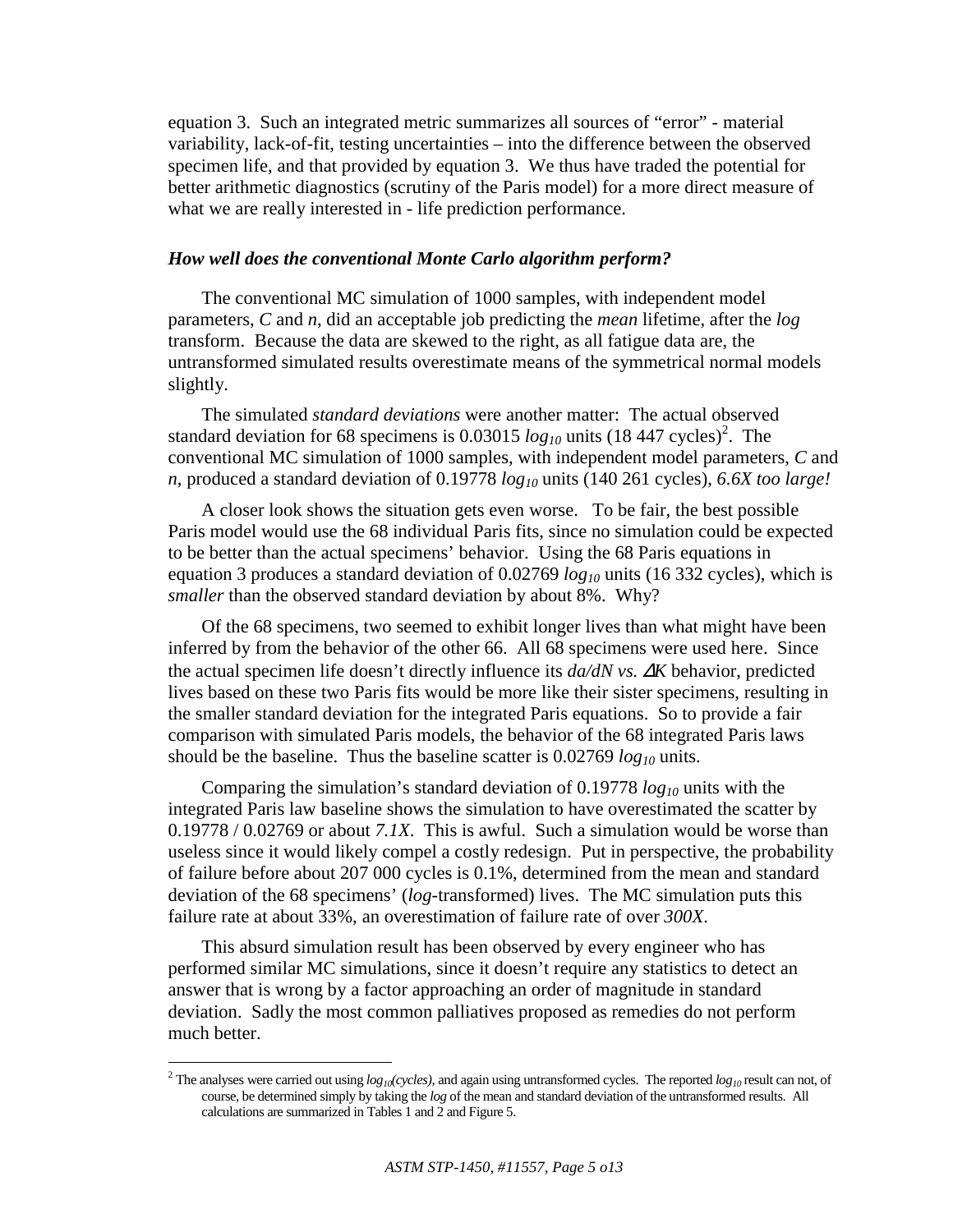#### *What Went Wrong?*

The model parameters, *C* and *n*, are assumed to be normally distributed. Is this a good assumption in this case?



Figure 2 - *Histograms of Paris Model Parameters C and n*

Figure 2 presents histograms of both model parameters. While somewhat approximate, the normal density is not an altogether improper model; surely these departures from the normal could not have caused the *7X* inflation of the standard deviation. A closer look at the figures provides a clue. There are two observations that are *high* for parameter *C*, and two that are *low* for parameter *n*. Perhaps these should be considered as pairs, rather than as independent observations. Figure 3, a schematic plot of crack growth rate *vs.* stress intensity on a *log-log* grid, shows why *C* and *n* behave in tandem: when the slope,  $n$ , is shallow the intercept,  $C$ , must be larger for the resulting line to go through the data. Similarly, a steeper slope requires a smaller intercept.

## **Possible Remedies (all of them wrong):**

Assuming *C* and *n* to be independent, when they obviously are not (the most common error in Monte Carlo modeling), results in unacceptable error in simulated lifetime scatter. Possible remedies that have been suggested are:

- 1. *n* assumed fixed, *C* is normal
- 2. *C* assumed fixed, *n* is normal
- 3. *C* assumed a linear function of *n*.

Fixing either *n* or *C* seems at first blush like a reasonable solution, and it does reduce the over-prediction of scatter from *7.1X* to *5.1X* (*n* fixed) or *5.4X* (*C* fixed). While this is an obvious improvement, the error remains wildly unacceptable. Sadly, it is at this stage when the standard deviation of *C* or *n* is arbitrarily "adjusted," *i.e.* fudged until a believable result is achieved.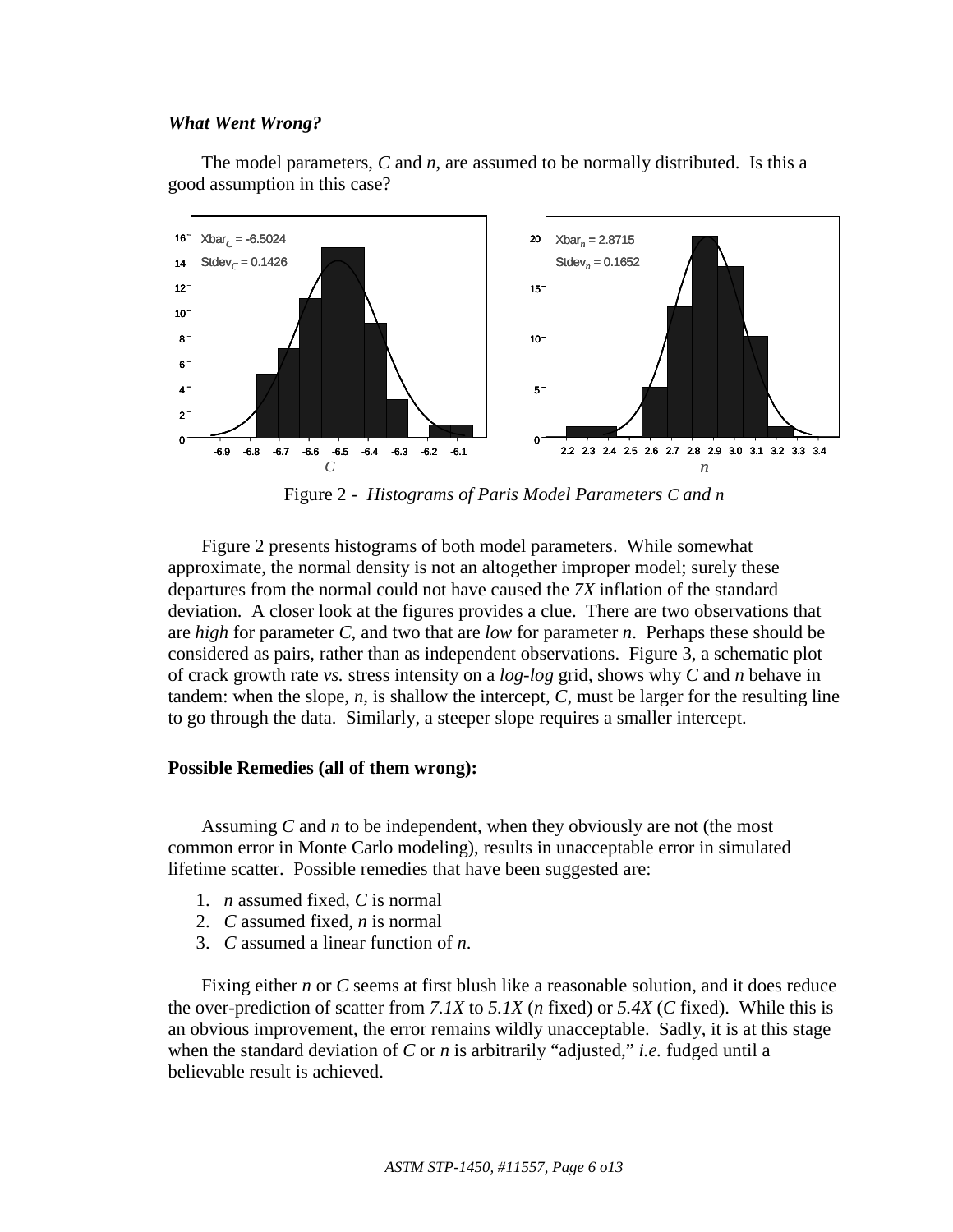Figure 4 also shows why assuming either *C* or *n* as fixed is not reasonable. The horizontal line is at  $n = 2.87$ , the average of 68 Paris slopes. This is a reasonable value only when  $-6.58 < C < -6.45$ . When *C* is outside this range, as it will be often, the resulting simulated combination is very, *very* improbable. In fact observations in either the first or third quadrants (large *n* with large *C*, or small *n* with small *C*) are exceedingly unlikely in reality but occur about half the time in uncorrelated simulation.



Figure 3 - *Schematic showing why Paris Parameters must be correlated. Note that in this schematic the intercept is*  $C = log_{10}(da/dN) = -10$ , *at*  $log_{10}(DK) = 0$ .



Figure 4- *Paris Parameters C and n are obviously correlated (r=0.982).* 

*ASTM STP-1450, #11557, Page 7 o13*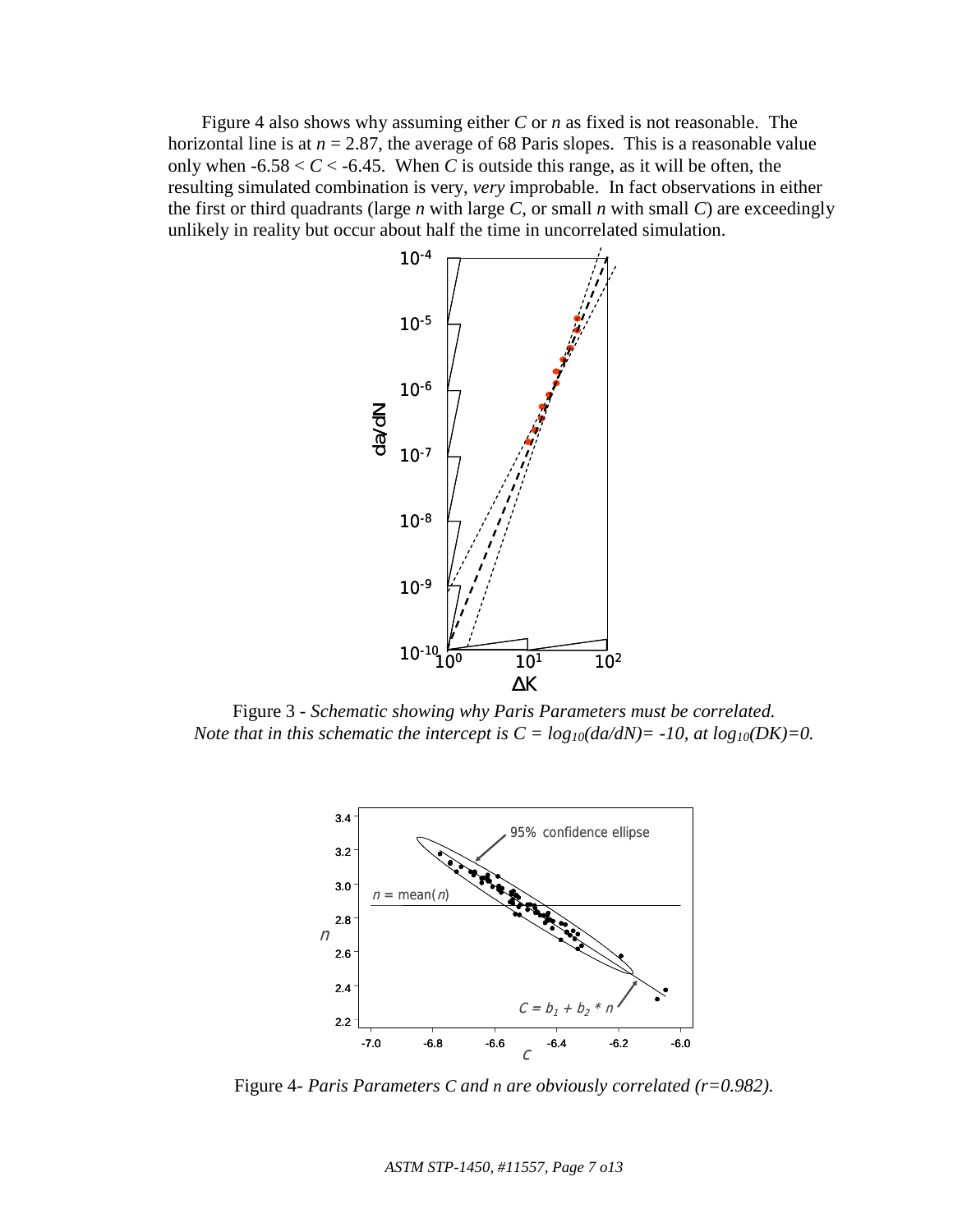Another option for remedy suggests itself since the two parameters are obviously so closely related: let one be a function of the other. A linear fit of  $C=b_1 + b_2n$ , with *n* being sampled from a normal density, does indeed improve things. But this time the resulting error ratio is 0.51, *i.e.:* the scatter has been *over*-corrected, and now is *underestimated* by almost half. Clearly this nonconservative result is also unacceptable.

To understand why such an appealing suggestion should have such an undesirable result, look again at Figure 4 which also shows the 95% confidence ellipse for the *C* and *n* pairs. Assuming that one is a linear function of the other, in effect collapses this ellipse into a line, thus *underestimating* the overall variability. (The confidence ellipse also suggests that two of the tests may be different from the others, as was noted earlier.)

# **The Right Way:**

We have considered four very common oversights in Monte Carlo modeling. So, how do you do it correctly?

Parameters estimates for *C* and *n* are jointly distributed. (Notice that this is not optional. It is how regression model parameters naturally behave. You can't choose the ratio of a circle's circumference to its diameter to be an integer because it might be more convenient. The fact is that  $\pi$  is inconveniently transcendental. Similarly, regression parameter estimates are asymptotically multivariate normal, and correlated, so any realistic simulation must sample from their correlated joint density.) Modeling them as bivariate normal in a MC simulation produces a standard deviation of 0.02802 in *log10* integrated lifetime for 1000 samples, which is very close to the standard deviation of the integrated individual Paris fits, 0.02769. The ratio of standard deviations is 1.012. **Modeling the joint behavior correctly reduces the greater than 700% error in the estimate of the standard deviation to about 1%.**

Notice, too, that replacing a constant *n* (the horizontal line in Figure 4) with a (conditional) probability density has the paradoxical effect of *decreasing* the resulting variability in calculated lifetime, since it corrects Mistake #2 (see Tables 1 and 2). This refutes the common misconception that replacing a constant with a probability density in a Monte Carlo simulation always results in increased scatter in the output. All these results are summarized in Tables 1 and 2 and in Figure 5.

|       |            |          | Correct              | Mistake #1             | Mistake #2 | Mistake #3 | Mistake #4          |
|-------|------------|----------|----------------------|------------------------|------------|------------|---------------------|
|       | Actual $N$ | Eqn $3N$ | $C$ , <i>n</i> joint | $C$ , <i>n</i> indept. | $n$ fixed  | $C$ fixed  | $C = b_0 + b_1 * n$ |
| mean  | 5.40916    | 5.39773  | 5.39909              | 5.41404                | 5.39414    | 5.39911    | 5.42217             |
| stdev | 0.03015    | 0.02769  | 0.02802              | 0.19778                | 0.14084    | 0.14872    | 0.01426             |
| mean  |            |          |                      |                        |            |            |                     |
| ratio |            | 1.000    | 1.000                | 1.003                  | 0.999      | 1.000      | 1.005               |
| stdev |            |          |                      |                        |            |            |                     |
| ratio |            | 1.000    | 1.012                | 7.143                  | 5.087      | 5.371      | 0.515               |

Table 1- *MC Results Assuming Cycles are LogNormally Distributed*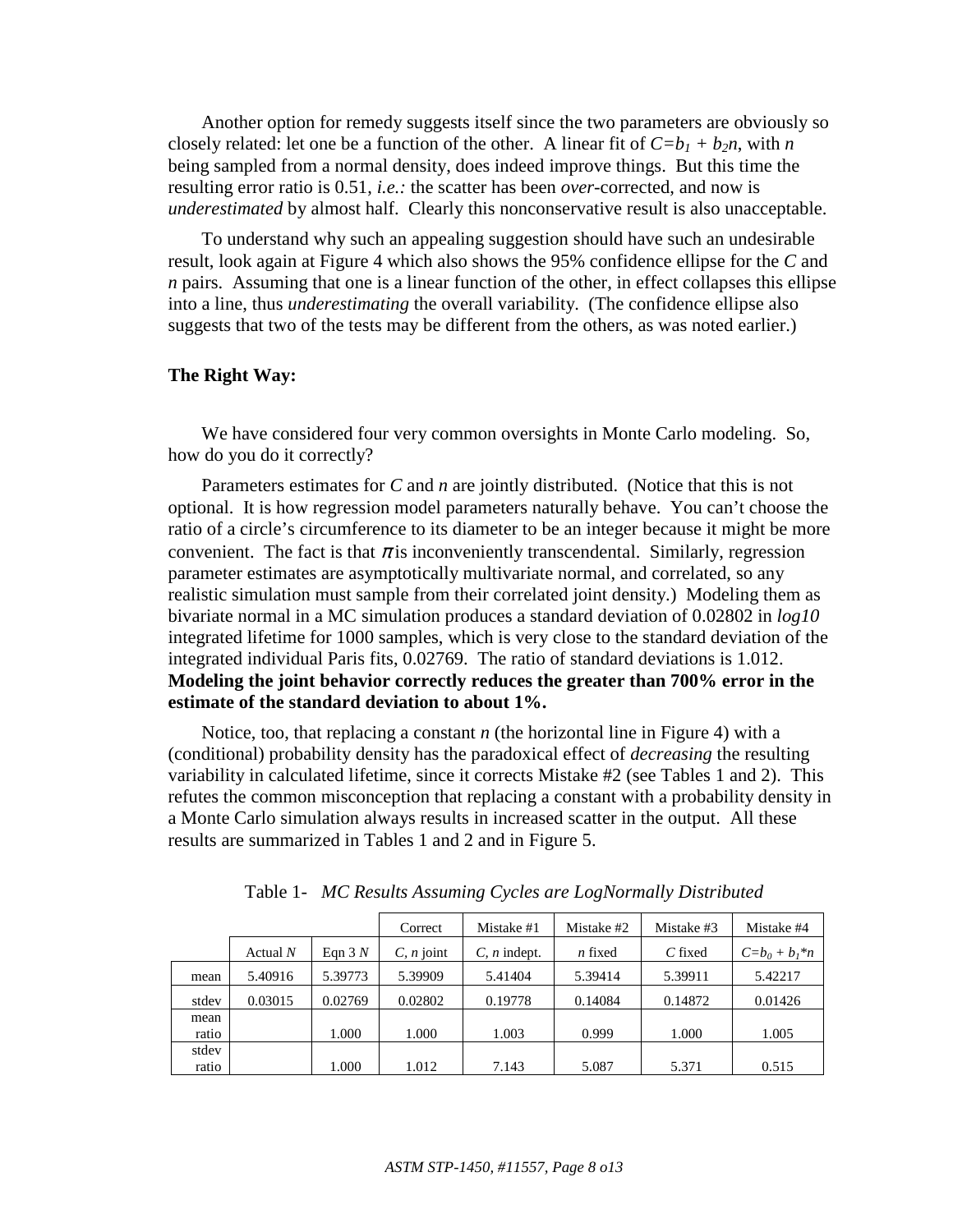|       |            |          | Correct              | Mistake #1             | Mistake #2 | Mistake #3 | Mistake #4          |
|-------|------------|----------|----------------------|------------------------|------------|------------|---------------------|
|       | Actual $N$ | Eqn $3N$ | $C$ , <i>n</i> joint | $C$ , <i>n</i> indept. | $n$ fixed  | C fixed    | $C = b_0 + b_1 * n$ |
| mean  | 257,165    | 250,389  | 251,182              | 287,841                | 261,278    | 265,859    | 264,487             |
| stdev | 18.447     | 16,332   | 16.240               | 140.261                | 88,189     | 94,453     | 8,703               |
| mean  |            |          |                      |                        |            |            |                     |
| ratio |            | 1.000    | 1.003                | 1.150                  | 1.043      | 1.062      | 1.056               |
| stdev |            |          |                      |                        |            |            |                     |
| ratio |            | 1.000    | 0.994                | 8.588                  | 5.400      | 5.783      | 0.533               |

Table 2 - *MC Results Assuming Cycles are Normally Distributed*

These results are from random samples of 1000. Other random samples would differ slightly. The superiority of the lognormal model over the normal model for these data is evident from the behavior of the ratios of the means to the baseline mean, with the skewed data causing the symmetrical normal's means to be overestimated slightly (penultimate row). While the choice of distribution model does influence the numerical results, it does not change the conclusion that common errors in Monte Carlo modeling can overestimate the variability by factors of seven or more, or underestimate it by half, and thus aren't even consistently conservative or anticonservative.



Figure 5- *Assuming C and n independent overestimates scatter by 7.1 X* 

# *How to Sample from a Joint Probability Density:*

As a consequence of the Central Limit Theorem in statistics (see the Appendix), regression model parameters are asymptotically multivariate normal. Thus while the assumption of Gaussian behavior isn't always appropriate for physical parameters, it *is* often justified for regression parameters. The following algorithm can be used to sample from a bivariate normal density.

Let  $z_1$ ,  $z_2$  be *iid* (independent and identically (from the same probability density) distributed)  $N(0,1)$ , and let  $x_1 = \mu_1 + s_1 z_1$  and

$$
(x_1, x_2)' \sim BN[(\mu_1, \mu_2)', s_1, s_2 \rho_{1,2}]
$$
 then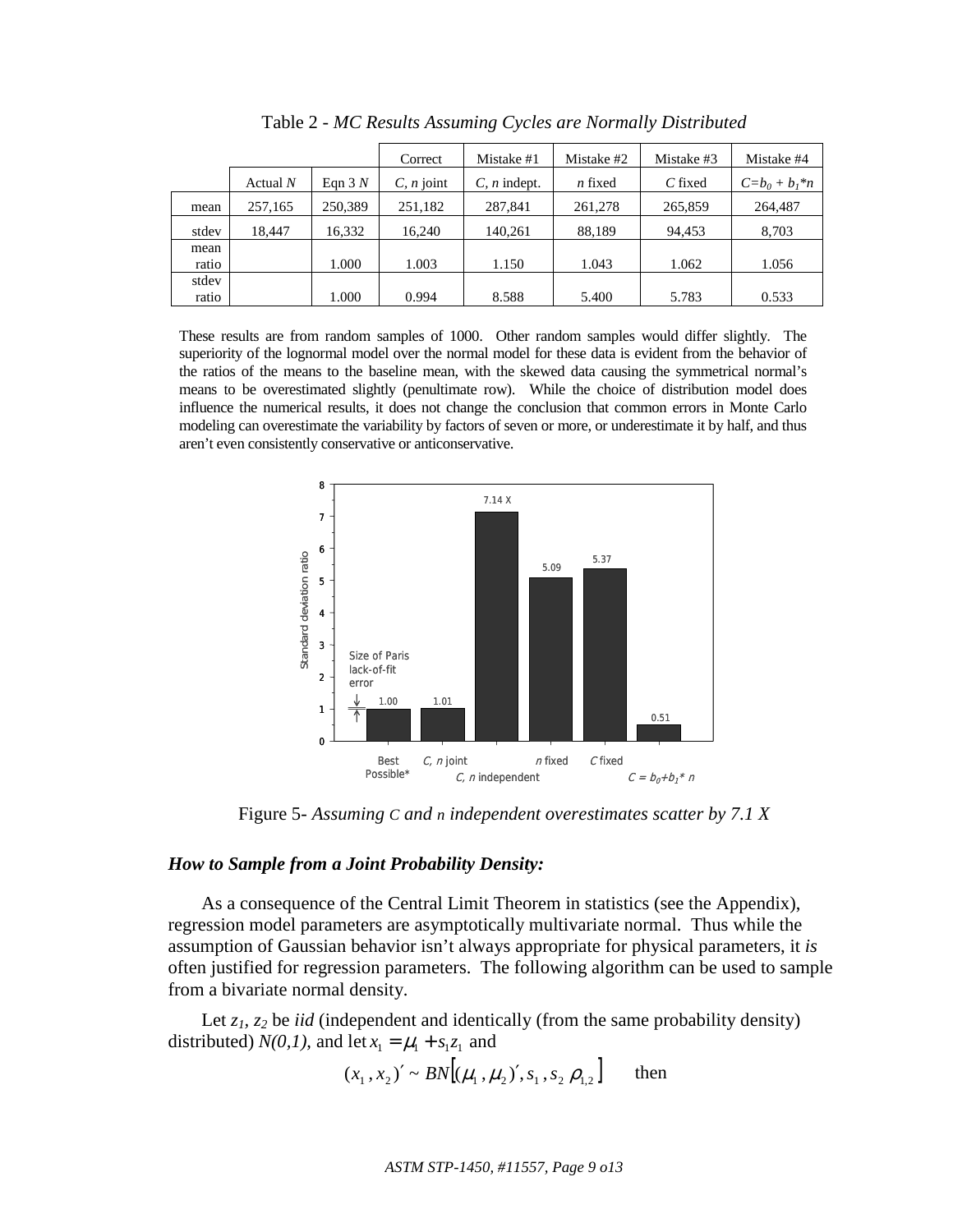$$
x_2 = \mu_2 + s_2 \left( \rho_{1,2} z_1 + \sqrt{1 - \rho_{1,2}^2} z_2 \right)
$$
 (4)

where the symbol "~" is read "is distributed as,"  $N(\mu, \sigma^2)$  is a normal density with mean  $\mu$  and variance  $\sigma^2$ , and *BN[ (* $\mu_1$ *,*  $\mu_2$ *)',*  $\sigma_1^2$ ,  $\sigma_2^2$ ,  $\rho$  ] represents a bivariate normal density with means  $\mu_1$ ,  $\mu_2$ , variances  $\sigma_1^2$ ,  $\sigma_2^2$ , and correlation,  $\rho$ . Equation 4 can be generalized to higher dimension regression models, which will of course require the parameter covariance matrix as the extension of  $s_1$ ,  $s_2$  and  $\rho_1$ <sub>2</sub> here.

# *Sampling from higher dimension, non-normal, joint densities:*

Generalizations of equation 4 are *not* often justified in modeling the joint behavior of physical parameters since such situations are rarely multivariate normal. Rare too is statistical independence. It is lamentable then that many Monte Carlo users hope to avoid these difficulties by assuming them away. (If all the variables are assumed to be independent, then their marginal densities can be used.) Convenience, however, is scant justification, and consensus is a poor measure of veracity. Mother Nature will do as she will whether our simulations portend effectively or not.

All is not hopeless, however, and great progress has been made by taking advantage of conditional independence, and modeling the joint density as a network connected by statements of conditional probability [5]. A practical example is presented in [6].

Another underappreciated difficulty with direct-sampling Monte Carlo is what is referred to in the Bayesian literature as the "curse of dimensionality" [*cf*: 7]. This is the requirement that the number of sampled points must increase exponentially with the number of random variables to maintain a given level of precision. This places a practical limit on direct-sampling Monte Carlo.

A "new" method, Markov Chain Monte Carlo, (fifty years old but only recently rediscovered [8]) isn't encumbered by this impediment. Direct-sampling methods must sample directly from the entire probability space to obtain a sample from the joint probability density of interest. In contrast, Markov Chain Monte Carlo methods can sample directly from the desired joint probability density itself. Because they do not have to sample everywhere in the probability space, and only sample where the variables most probably reside, MCMC methods are not fettered by the problem of large dimensions. MCMC has revolutionized Bayesian statistics during the past decade, yet remains almost unknown to the engineering community.

# **Putting Things in Perspective:**

1

If engineering Monte Carlo analysis is vulnerable to such enormous errors why do so many MC studies produce reasonable results? Here, flouting Murphy's Law, serendipity provides an explanation. First, many physical phenomena are indeed statistically independent, and thus do not conflict with that implicit assumption.  $All<sup>3</sup>$  regression model parameters *are* correlated, however, so any MC simulation based on them is

<sup>&</sup>lt;sup>3</sup> Under some circumstances, for example when the data are centered at  $\overline{X}$ ,  $\overline{Y}$  some of the model covariances are zero.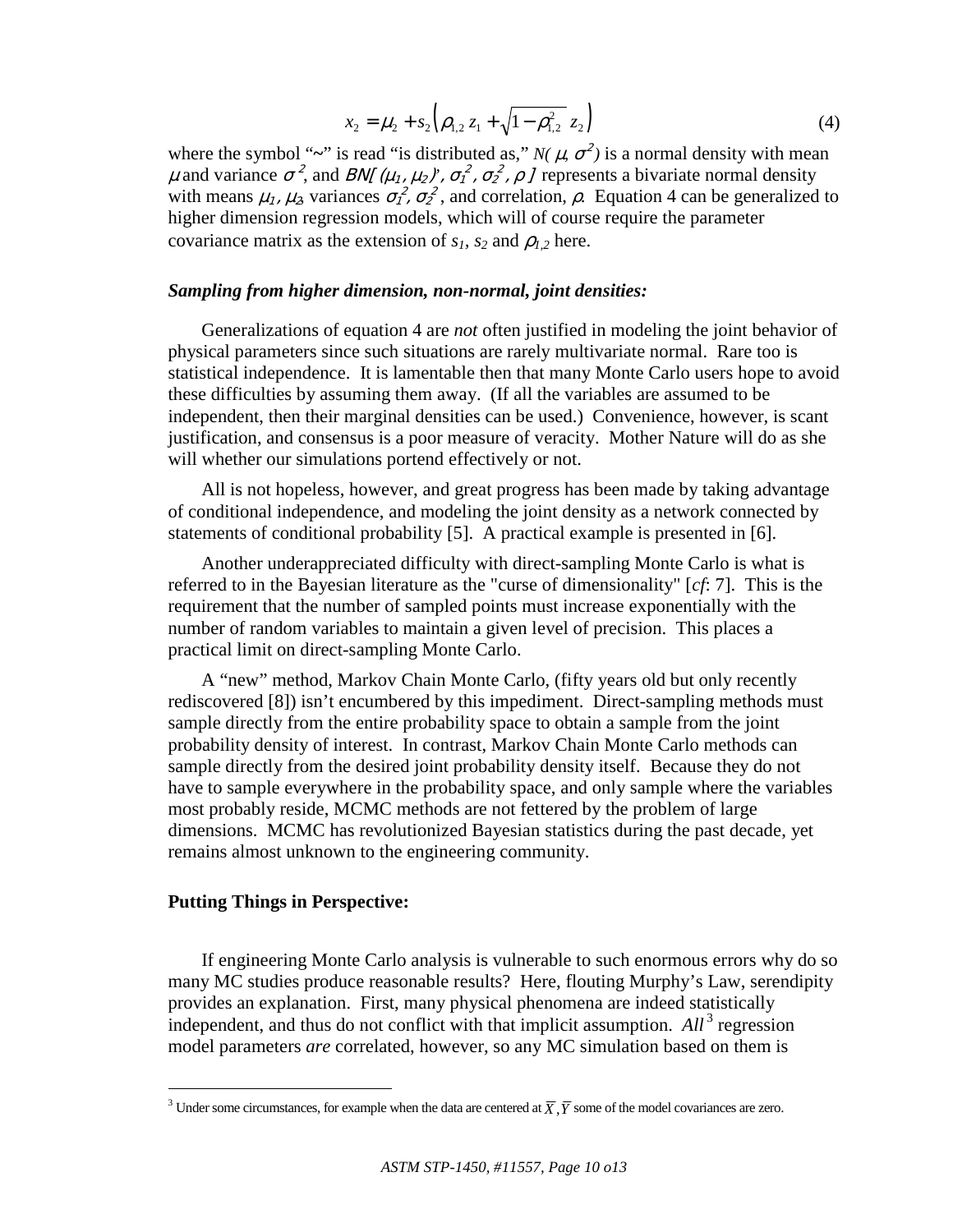vulnerable to the errors illustrated here. (For at least 75 years it has been well known in the applied statistics community that regression model parameters are correlated [*cf.:* 9], yet that fact is almost universally unknown to us engineers.)

The effects of ignoring model parameter correlations are sometimes mitigated by a second piece of good luck: the effects of scatter in model parameters may be overwhelmed by other sources of variability in the system being simulated. For example, the erroneously large standard deviation caused by treating Paris model parameters, *C* and *n*, as being independent is about 0.2  $log_{10}$  units, in this instance. If there were another, independent source of variability of say 0.5  $log_{10}$  units (admittedly a large error), the resulting effect of having ignored correlation would be about  $(0.2^2 + 0.5^2)^{1/2} = 0.54$ *log10* units, an increase in the total error of less than 10%.

# **Summary:**

There is more to Monte Carlo simulation than replacing constants with probability densities. We have explored four common Monte Carlo modeling oversights and demonstrated their unacceptable consequences, using the 68 specimen Virkler-Hillberry data as an example. These errors and their consequences are not confined to the example data, nor to only Paris crack growth rate modeling, but must be considered in *any* Monte Carlo analysis that relies on regression models (and most do).

We have further demonstrated that correctly modeling the regression parameters as multivariate normal nearly eliminates the MC model error in this example.

Monte Carlo simulation is a powerful engineering analysis tool. Used properly it can provide insights that are otherwise unattainable. Lamentably, many practitioners are not aware of the statistical assumptions they are making, and that violating any one of them could eviscerate their analysis.

#### **Acknowledgements:**

I wish to thank Professor Ben Hillberry of Purdue University for graciously making the data, as well as specimen geometry and testing details, available for this study. I also wish to thank my longtime friend and colleague Dr. Al Berens of the University of Dayton Research Institute for suggesting the data to me.

# **APPENDIX - Review of Probability Relationships:**

**joint probability**:  $f(x, y | \theta)$  where *f* is the probability of *x* and *y* together as a pair, given the distribution parameters,  $\theta$ .

**multivariate distribution:** A joint probability density of two or more variables. It is often summarized by a vector of parameters,  $\theta$ . For example, the MVnormal is summarized (sufficiently) by a mean vector and covariance matrix.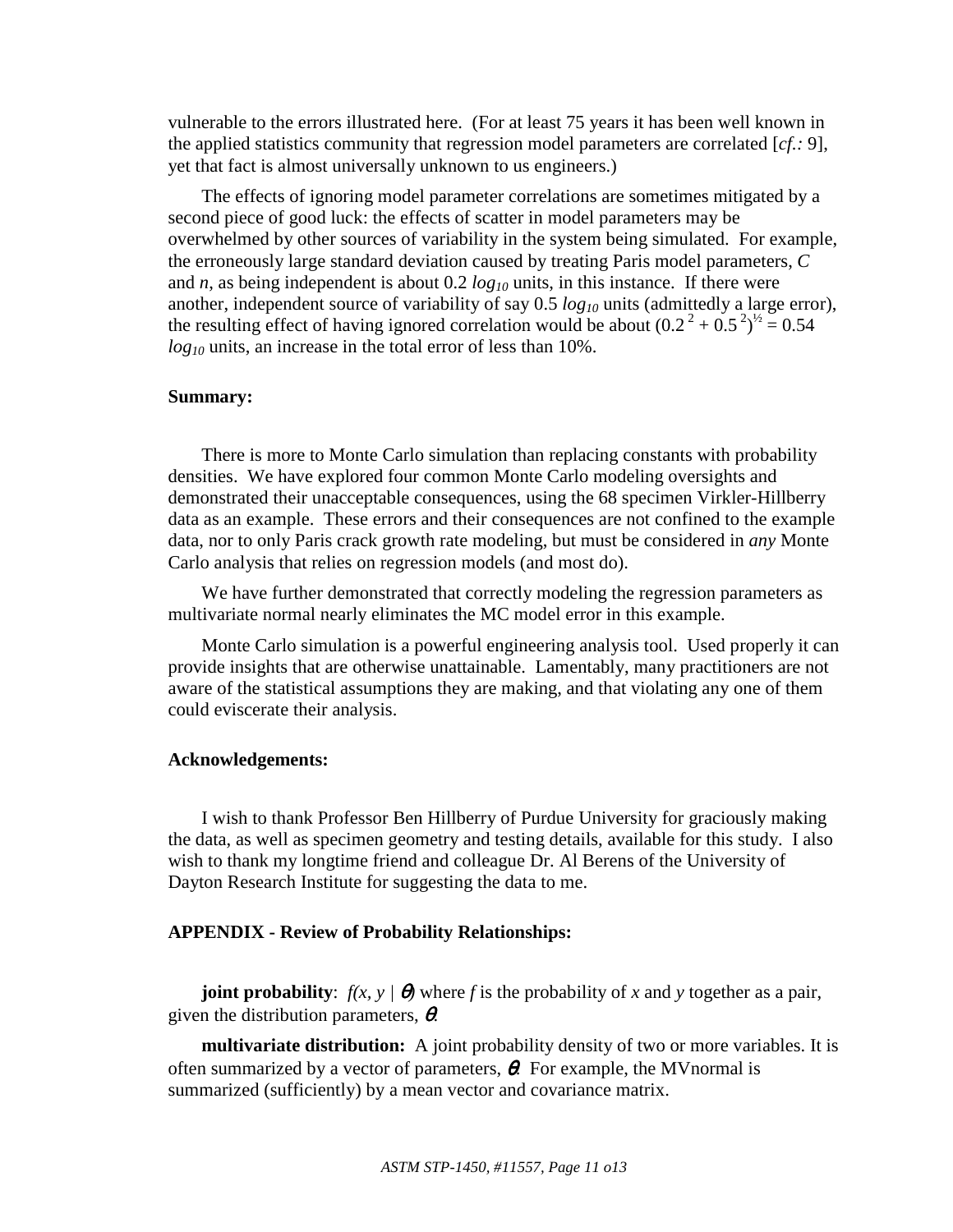**marginal probability:** :  $f(x | \theta)$  where f is the probability density of x, for all possible values of *y*, given the distribution parameters, θ. The marginal probability is determined from the joint distribution of *x* and *y* by integrating over all values of *y*, thus integrating out the variable *y*. In applications of Bayes's Theorem, *y* is often a matrix of possible parameter values.

**conditional probability:**  $f(x | y; \theta)$  where *f* is the probability of *x* by itself, given specific value of variable *y*, and the distribution parameters, θ. If *x* and *y* represent events *A* and *B*, then  $P(A|B) = n_{AB}/n_B$ , where  $n_{AB}$  is the number of times both *A* and *B* occur, and  $n_B$  is the number of times *B* occurs.  $P(A/B) = P(AB)/P(B)$ , since  $P(AB) = n_{AB}/N$  and  $n_{AB}$  /  $N$ 

 $P(B) = n_B/N$  so that  $P(A/B) =$  $n_{\rm B}$  /  $N$ *B AB* /  $\frac{N}{\Delta t} = n_{AB}/n_B$  Note that in general the conditional

probability of *A* given *B* is **not** the same as *B* given *A*. The probability of **both** *A* and *B* together is  $P(AB)$ , and  $P(A|B) \times P(B) = P(AB) = P(B|A) \times P(A)$ , if both  $P(A)$  and  $P(B)$  are non-zero. This leads to a statement of **Bayes's Theorem**:  $P(B|A) = P(A|B) \times P(B)/P(A)$ . Conditional probability is also the basis for statistical dependence and independence.

Joint, marginal and conditional densities are summarized in Figure A-1.



Figure A-1 - *Schematic Showing Joint, Conditional and Marginal Densities* 

The **Central Limit Theorem** justifies using a multivariate normal density to model the collective behavior of regression model parameters. The CLT states that the distribution of an average tends to be normal, even when the distribution from which the average is computed is decidedly *non*-normal. Furthermore, this normal distribution will have the same mean as the parent distribution, and variance equal to the variance of the parent divided by the sample size. This result does *not* depend on the original distribution of *x*, only that the mean and variance are finite. And "large" *n* may be on the